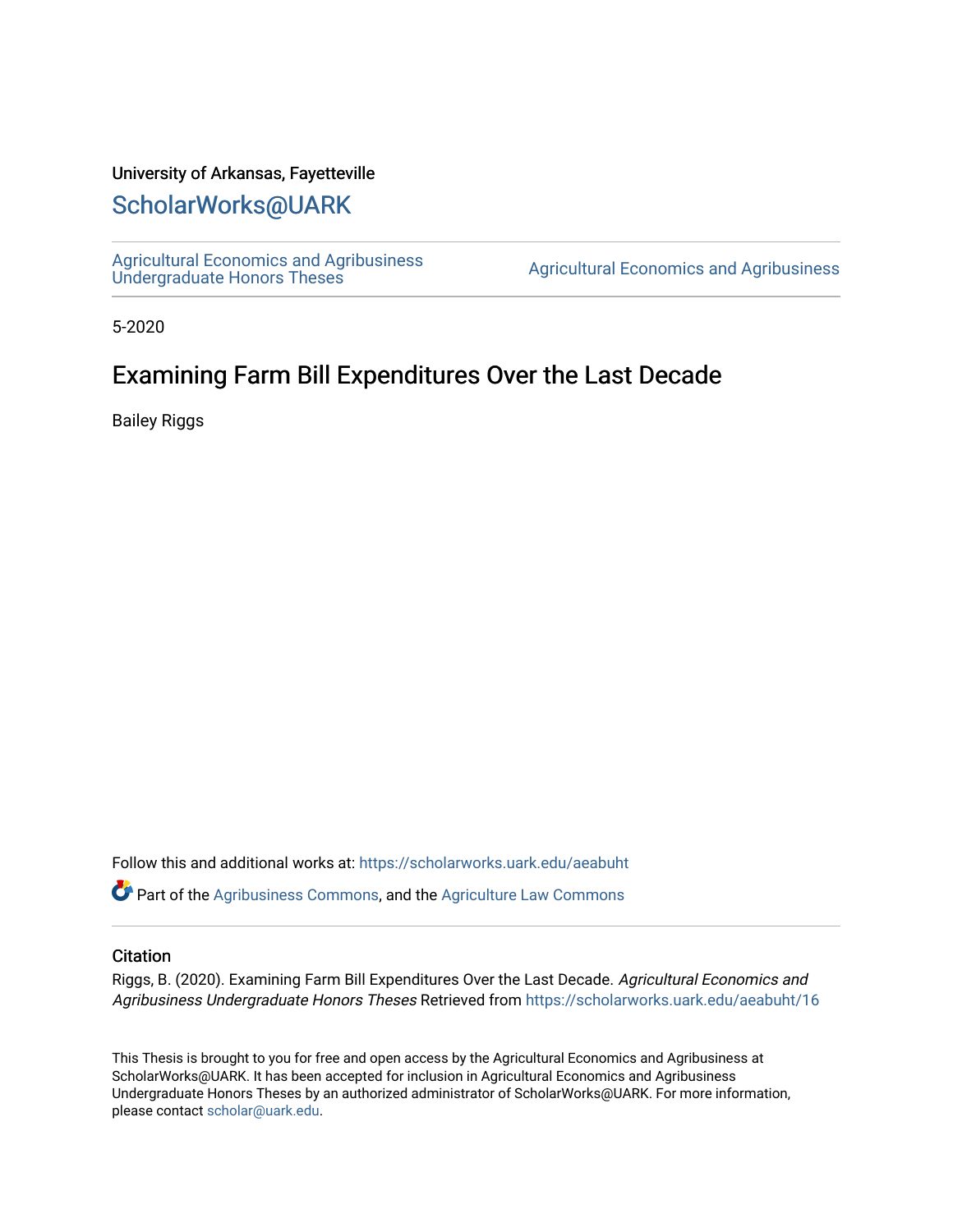# Examining Farm Bill Expenditures Over the Last Decade

Bailey Riggs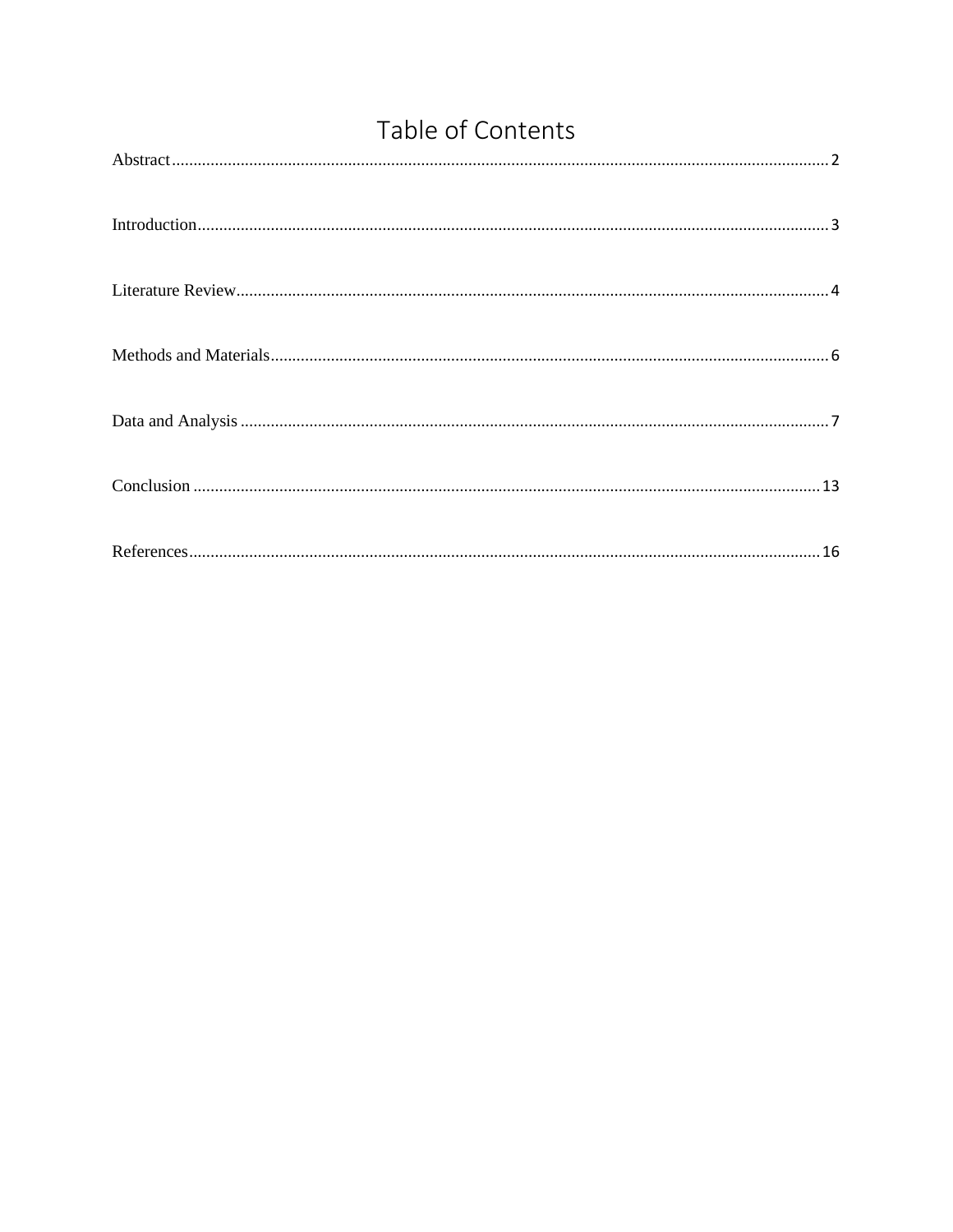## Abstract

<span id="page-3-0"></span>The American Farm Bill is a bill that is passed by Congress every five to six years. This legislation is omnibus, meaning it covers a wide variety of topics such as nutrition, conservation, rural development, crop insurance, and much more. This thesis will study the effectiveness of the allocation of funding covered in the Farm Bill, specifically Farm Bills from the last 12 years. This bill has a significant impact on farmers who need support from the government to remain profitable and continue their operation. This thesis will examine how shifts in funding can affect farmers growing crops, raising beef cattle, or producing dairy using Congressional Research Reports and existing studies. The research in this thesis is important because another farm bill will be coming up in the next few years and the findings in this thesis can help to project future spending on titles. The analysis of the data presented found that while nutrition spending is higher than the other titles examined, this does not necessarily mean that the crop insurance and commodity program funding has decreased.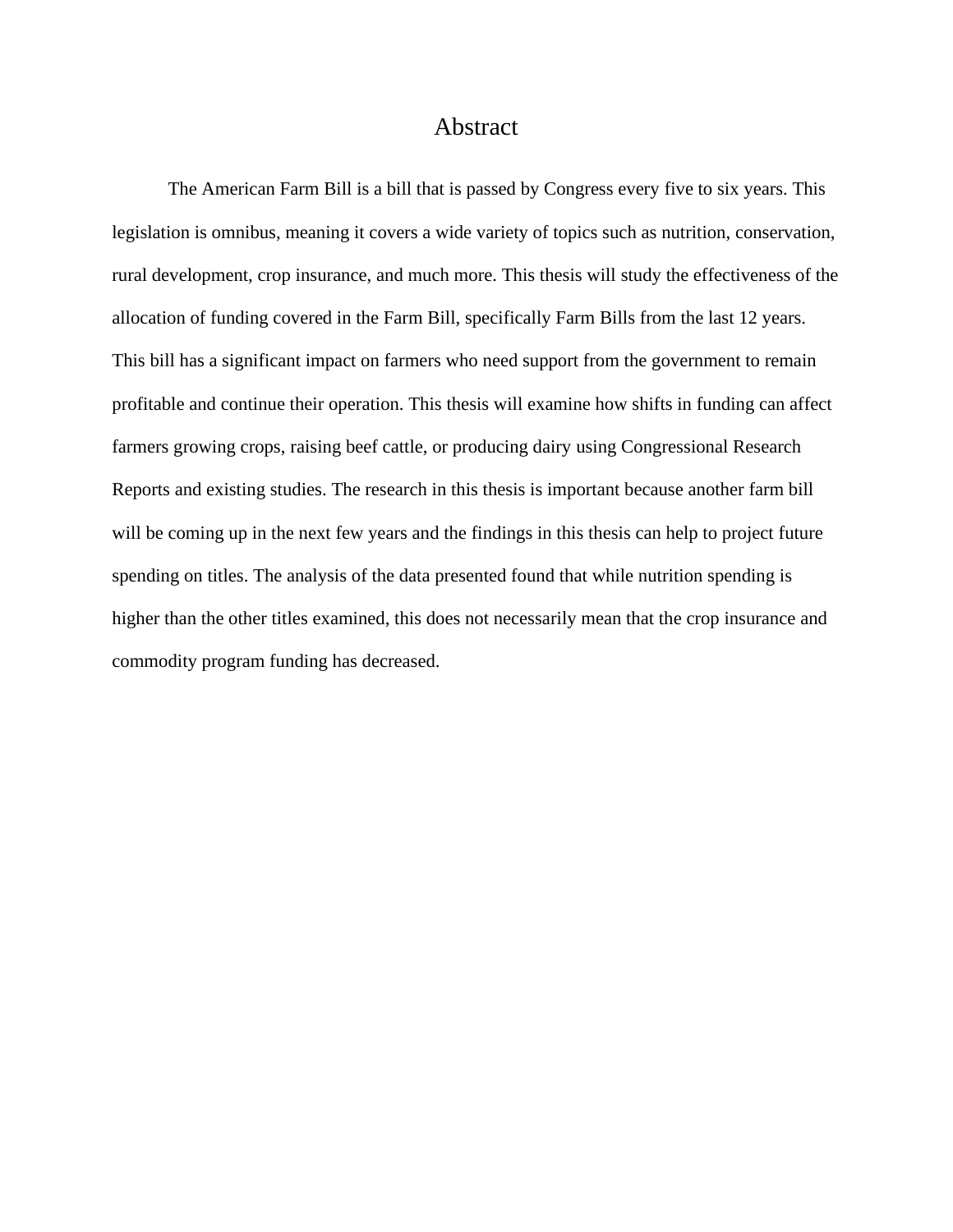## Introduction

<span id="page-4-0"></span>The Farm Bill is an omnibus legislation passed usually every five or six years. To understand how this bill may impact future spending, it could be useful to understand the history of the Farm Bill, focusing mostly on how it was originally separated and funded.

The Agriculture Adjustment Act of 1933 originated from the Great Depression, when farmers were affected by extreme economic hardship. The goal of this legislation was to help restore the purchasing power of agricultural commodities to the strength of previous years (USDA 1984). After this bill was signed into law, the farm bill started to be passed every five to six years and at first, the bills focused on specific commodity support programs such as parity pricing for dairy products. (Monke & Johnson 2019). As the years went on, the farm bill became more and more complicated and new programs continued to be added with each new bill. As of the 2018 farm bill, 12 major titles make up this legislation including nutrition, commodities, and crop insurance. For this thesis, these three titles will be heavily examined to determine both the political and economic effects on the agriculture industry and those farmers who rely on said bills.

This research is important because by looking at trends in current and past farm bills, we may be able to better predict where money will be spent and how it could impact the agricultural community. As mentioned earlier, the three main title areas this thesis will examine are commodities, nutrition, and crop insurance because these areas have a significant impact on the farm bill budget.

Crop insurance has been around since the 1930s and it offers subsidies to farmers to prevent loss in "yield, crop revenue, or whole farm revenue" (Monke & Johnson 2019). In the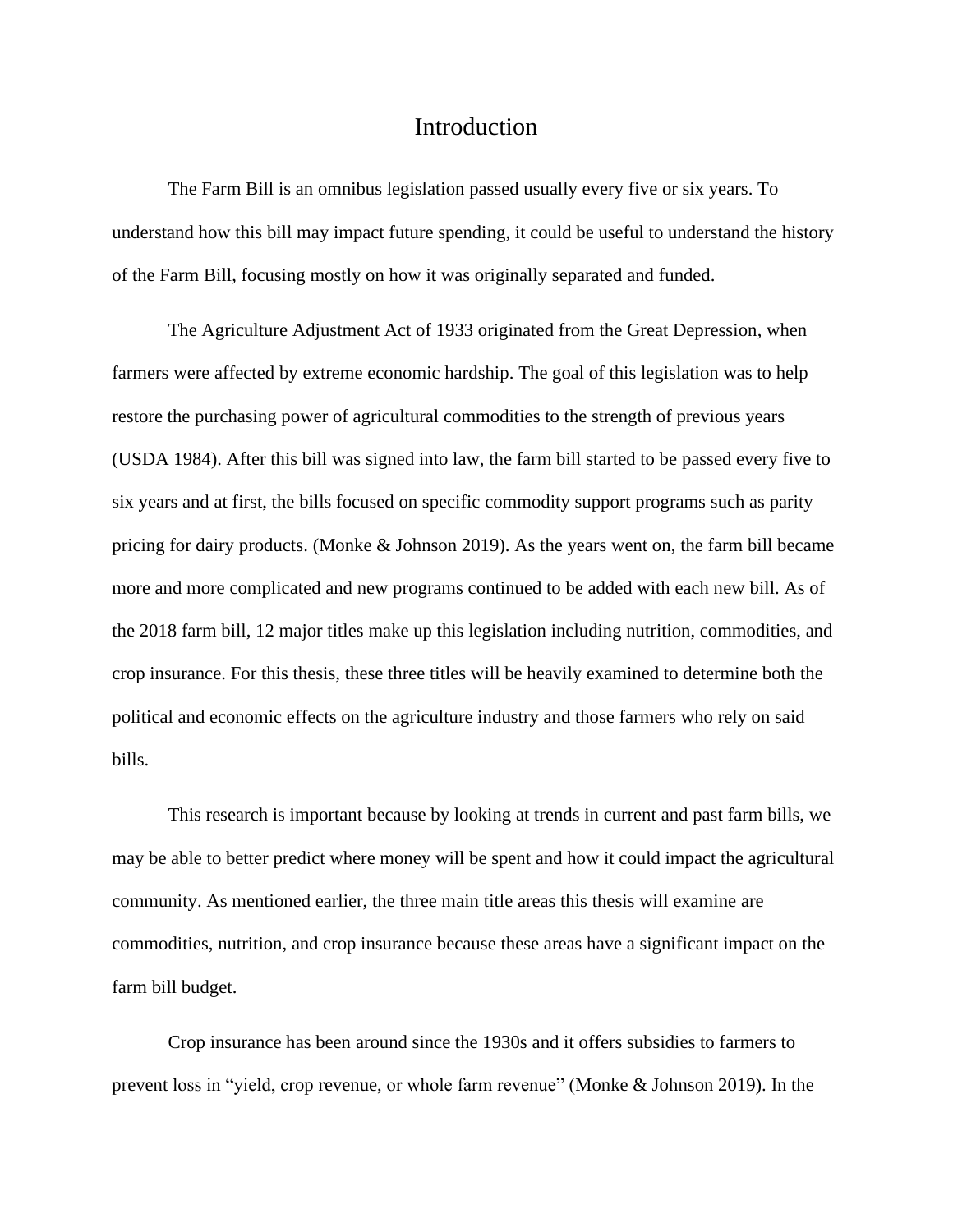most recent farm bill, crop insurance coverage has been expanded to cover new situations and includes hemp as an eligible crop to be covered.

Commodities refer to support payments and programs that aid farmers when prices and revenue drops for major crops, such as corn, sugar, and wheat. These payments are issued to farmers that grow crops covered under the title.

Finally, nutrition consists of the Supplemental Nutrition Assistance Program (SNAP), The Emergency Food Assistance Program, and other programs that will be discussed more indepth later. The 2018 farm bill reauthorizes these programs and extends them through 2023. The new farm bill also modifies rules for eligibility for nutrition programs, including work requirements for SNAP and calculation of benefits for some lower-income households.

These three titles will be examined to determine if there is a correlation between economic and political factors and how much funding is received in each title. The projected tenyear outlays will be examined, along with what programs are being funding under the titles, how they work, and the potential implications of funding disparities. This is important research because farm bills are passed every 5-6 years, meaning there will be multiple farm bills passed in most people's lifetimes. These provisions can affect how food is grown and can directly impact the food market for the next few years after they are passed. This thesis seeks to bring awareness to a topic that could easily be overlooked by most of the American public.

## Literature Review

<span id="page-5-0"></span>Farm bills and their underlying components have been studied in numerous ways over the years, and one of the most accurate and reliable sources of information when it comes to the farm bill is the Congressional Research Service, or CRS. This research will examine these reports and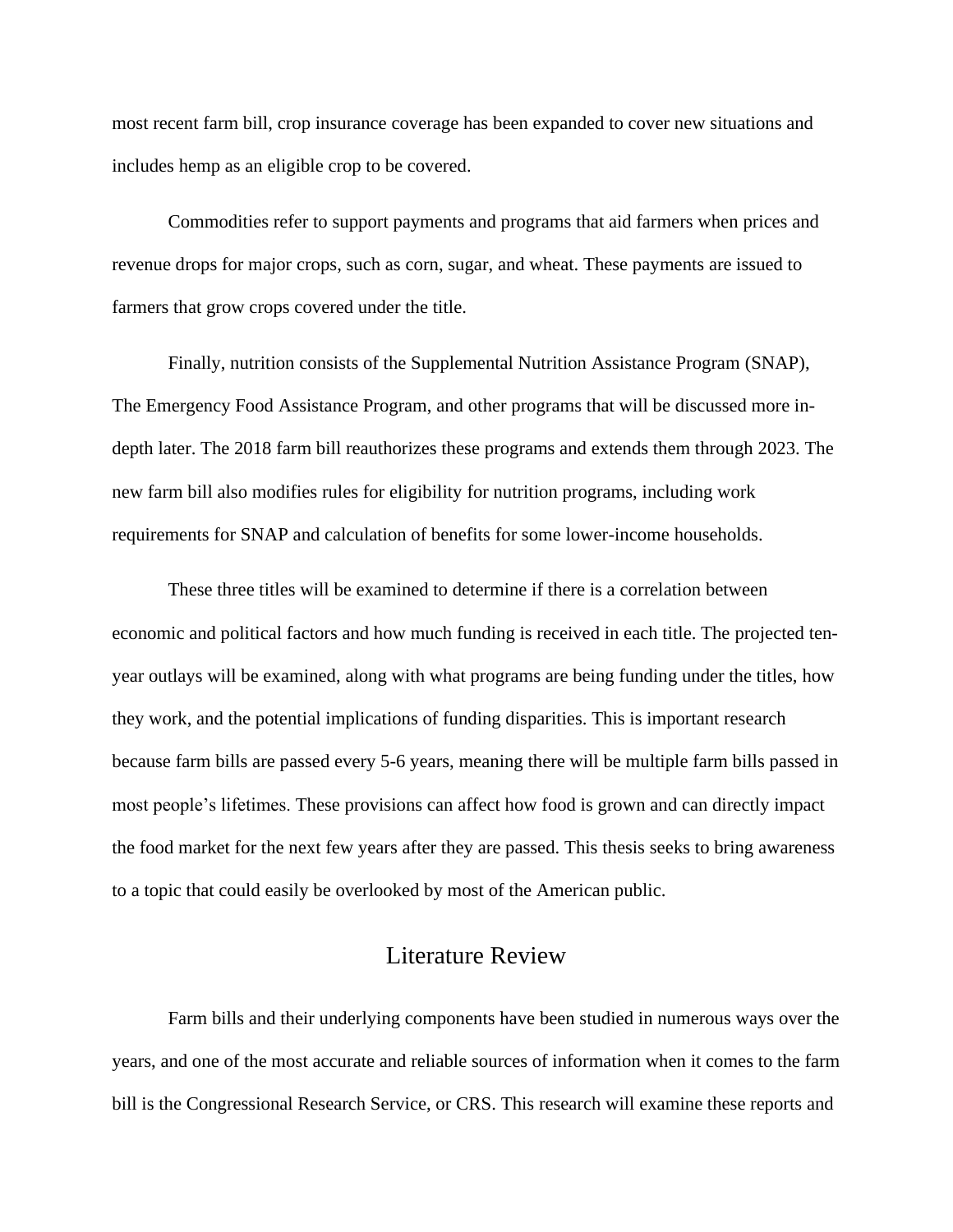other studies/journal articles to determine why funding for SNAP is included in an agricultural focused bill and will also further examine each title selected for this paper.

Since the 1970s, nutrition has been included in the farm bill as an attempt to garner bipartisan support for a bill that could be viewed as only beneficial to rural constituents. By adding the nutrition title, and in recent years, SNAP funding to the farm bill, representatives that represent urban areas have a reason to care about the passage of a bill that otherwise might not affect them. While this is good for getting bipartisan support, other analysts have called this practice out as logrolling (Bakst, 2015). This phrase means legislators secure support for things they care about by exchanging favors. Congress attempted to split the SNAP program and the farm bill into separate acts, but this did not pass in either house of Congress in 2013 (Wilde, 2016). On one hand, it would seem beneficial to separate these two titles so that more funding could be directed to both programs if separated. However, separating these two could lead to reduced bipartisan support, leading to congressional deadlock like when the 2018 farm bill was delayed. The two were not separated for the 2018 farm bill and they likely will not be separated for the next.

Per the Congressional Research Service, the most recent farm bill reauthorized and adjusted spending for programs in previous farm bills. These programs include SNAP, Food Insecurity Nutrition Incentive, Community Food Projects, and the Emergency Food Assistance Program. Of these programs, SNAP received most of the federal funding due to the sheer size of the program (Aussenberg & Billings, 2019). Under SNAP, there is another program that received increased funding in the 2018 farm bill which is the SNAP Employment and Training Program. This program received 124 million dollars to help citizens partaking in SNAP benefits gain work experience and skills to improve their job eligibility (United States Department of Agriculture,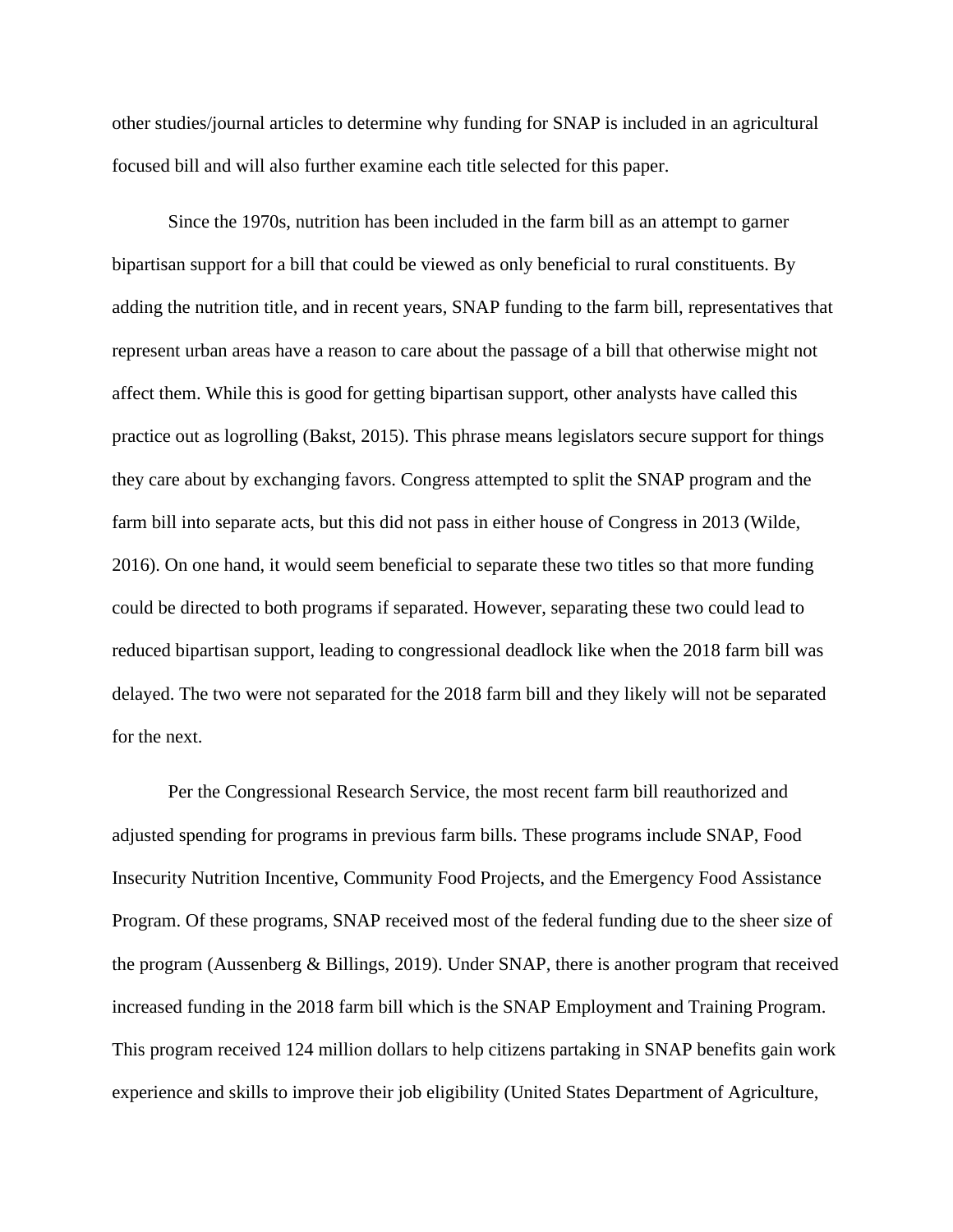2019). Overall, the 2018 nutrition title accounted for 76% of the total budget of the farm bill (Aussenberg & Billings, 2019).

Crop insurance includes several provisions to prevent crop loss or loss of yield. First, the main program under this title is actual crop insurance, which covers over 100 crops and takes effect when yields drop below a set guarantee that is established prior to planting (Johnson, 2017). This title also includes the Supplemental Coverage Option which is a standalone plan that can be purchased for cotton and a new provision from the 2018 farm bill allows for hemp to be covered under crop insurance.

The commodity title includes support programs such as the Price Loss Coverage and the Agriculture Risk Coverage programs. The Price Loss Coverage program assists farmers if the market price for commodities falls below a significantly low level while ARC provides help to producers when crop revenue falls below a set benchmark (Johnson, 2017). These programs can be vital to farmers in times of need, hence the need for funding. This title also includes disaster programs such as the Livestock Indemnity Program, which covers the loss of cattle due to an eligible cause. This area also includes the Tree Assistance Program which covers orchard owners in the event of significant tree loss. These programs can have significant effects if not funded enough before an unpredictable disaster occurs (Conway, 2020).

## Methods and Materials

<span id="page-7-0"></span>For the purposes of this thesis, data was collected over a period of time through the Congressional Research Service. The information from this research service is accurate and unbiased, which is why I chose to use it for this thesis. I also gathered reliable data from the USDA to use in this report. In order to set up this thesis, I created graphs using the data from the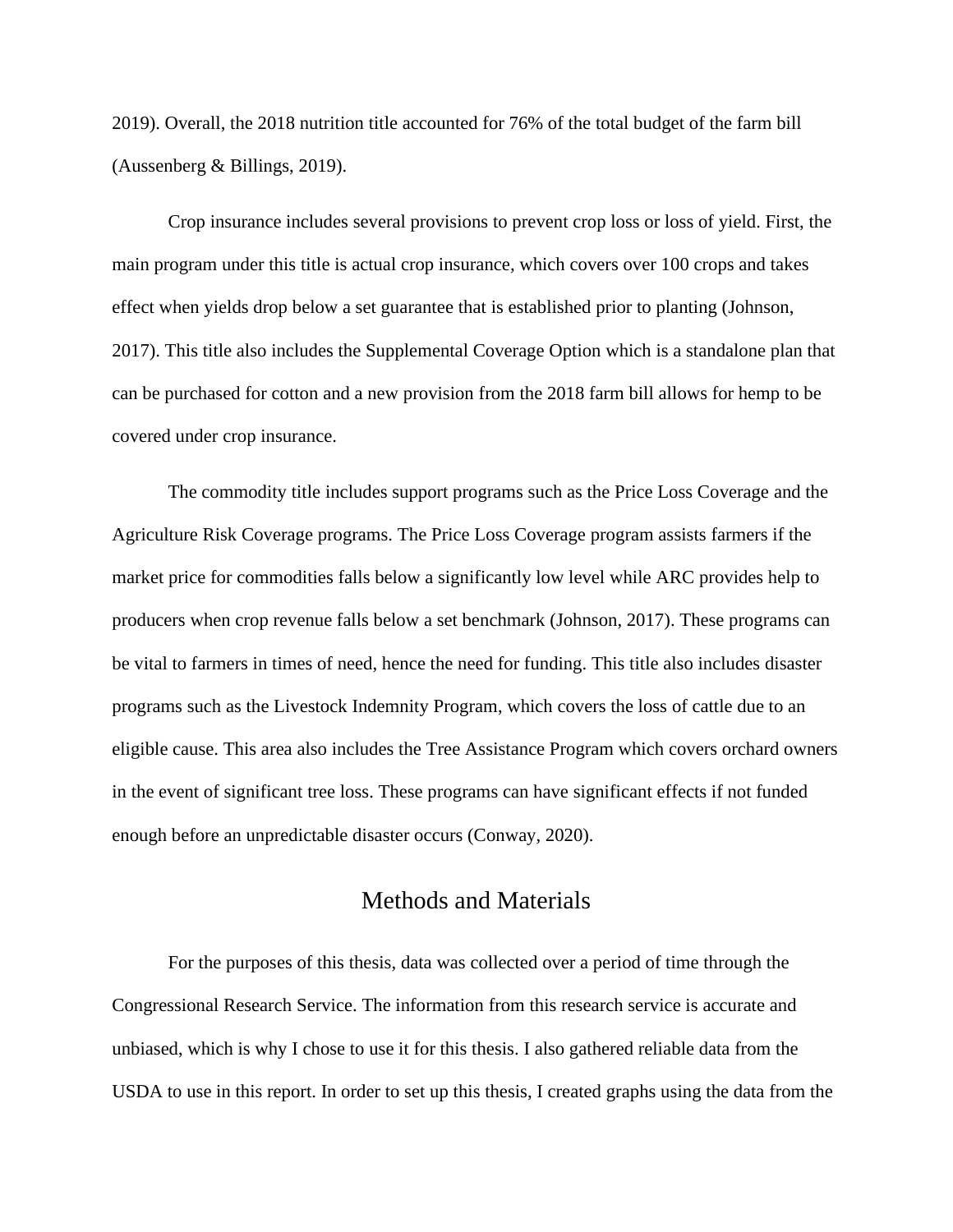CRS and USDA. I decided to use projected outlays in the end rather than the overall percentage of the budget because these outlays give a good sense of what Congress wanted to focus their spending on over the period of time the farm bill is in effect. Once I created the graphs, the numbers were adjusted from the year they were reported to today's dollars to reflect inflation. These graphs were then used to compare and contrast spending trends in farm bills that were passed over the last ten years. After the trends were analyzed, I examined possible explanations on why these changes could have occurred. This thesis did not require any materials other than a device to perform research on. This topic fit better within the scope of my career path and as a result, turned out less hands on than some thesis projects. However, research on public policy and the spending habits of Congress are both necessary to contribute to the field of political science.

## Data and Analysis

<span id="page-8-0"></span>To understand if there was a correlation between farmers receiving less subsidies due to increased spending on the nutrition title, I examined the three farm bills that have been passed in the last ten years. More specifically, I looked at how crop insurance and commodity funding had shifted in each of these bills. It stands to reason that if the budget is reduced for these two programs, there could be less aid offered to farms and more of that money allocated to pay for SNAP and other nutrition programs. I hypothesize that funding for the nutrition title has increased since 2008. I also hypothesize that funding for the commodity and crop insurance titles has decreased since 2008. To test this hypothesis, I will be utilizing data from the Congressional Budget Office and the Congressional Research Service to create my data. The most readily available information on farm bill spending involves projected outlays for ten-year periods, so I used these total outlays over time to assess how much was being spent on each category.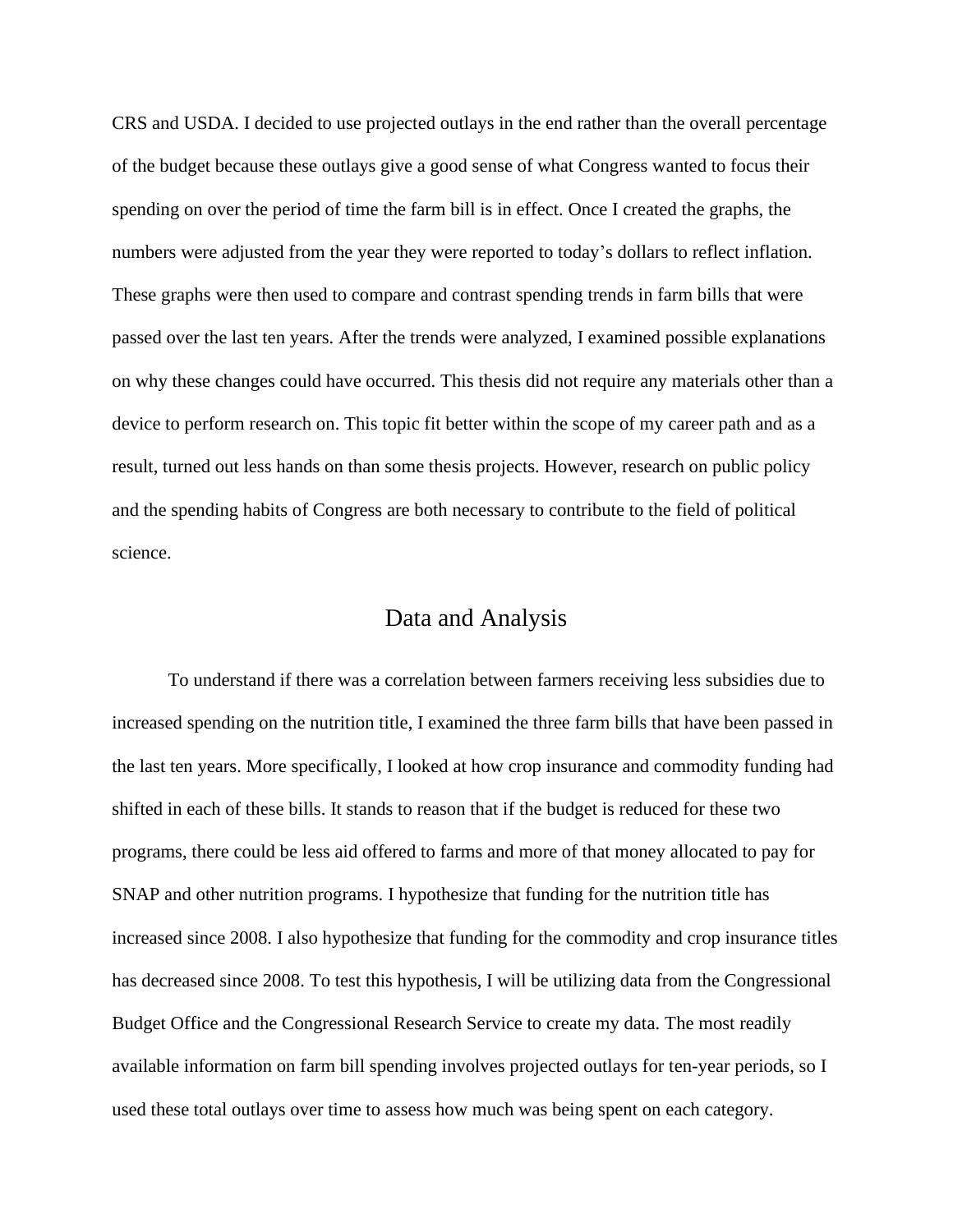Figure 1 illustrates how much total funding was dedicated to the Commodity title over the last three years. This includes disaster funding and other programs included in the commodity title. As the data shows, spending was high for this at almost 100 billion dollars in 2008, but then was cut nearly in half for the 2014 farm bill. The reason for this could be that two new programs were added to the 2008 farm bill, Supplemental Revenue Assistance (SURE) and Average Crop Revenue Election (ACRE) (Edwards, 2008) When SURE was introduced in 2008 it was designed to enhance the protection that producers purchased from private crop insurance companies by 15 percent. For example, if a producer purchased a 55 percent guarantee from an insurer, SURE would raise that to 63.25 percent. Similarly, ACRE was introduced as an alternative to counter-cyclical payments that covered revenue loss when state-level crop revenue fell below a certain threshold, rather than the price of a crop falling below a set standard. While there is no available data on what percentage of the commodity budget these two programs took up, it is safe to say that the inclusion of these could have been a factor for how much was spent on commodities in the 2008 farm bill. From 2008 to 2014, the outlays for commodity spending dropped almost in half. The reason for this drop is because direct payments were ended, saving more money overall in projected outlays from 2008 to 2014. Also, certain prices for commodities had been on the rise internationally since 2003, creating a surge in food prices and leading to a food crisis (Headey & Fan, 2008). Because the price of these commodities continued to rise, it is possible that this could have contributed to spending for commodity support to be cut in half. Finally, as mentioned later, repealing ACRE and counter-cyclical payments also cut the budget for projected outlays for commodity spending. In 2018, commodity spending increased slightly, which could have something to do with the USDA supporting soybeans and other commodities because of the trade war with China. In fact, the USDA spent almost 12 billion dollars to aid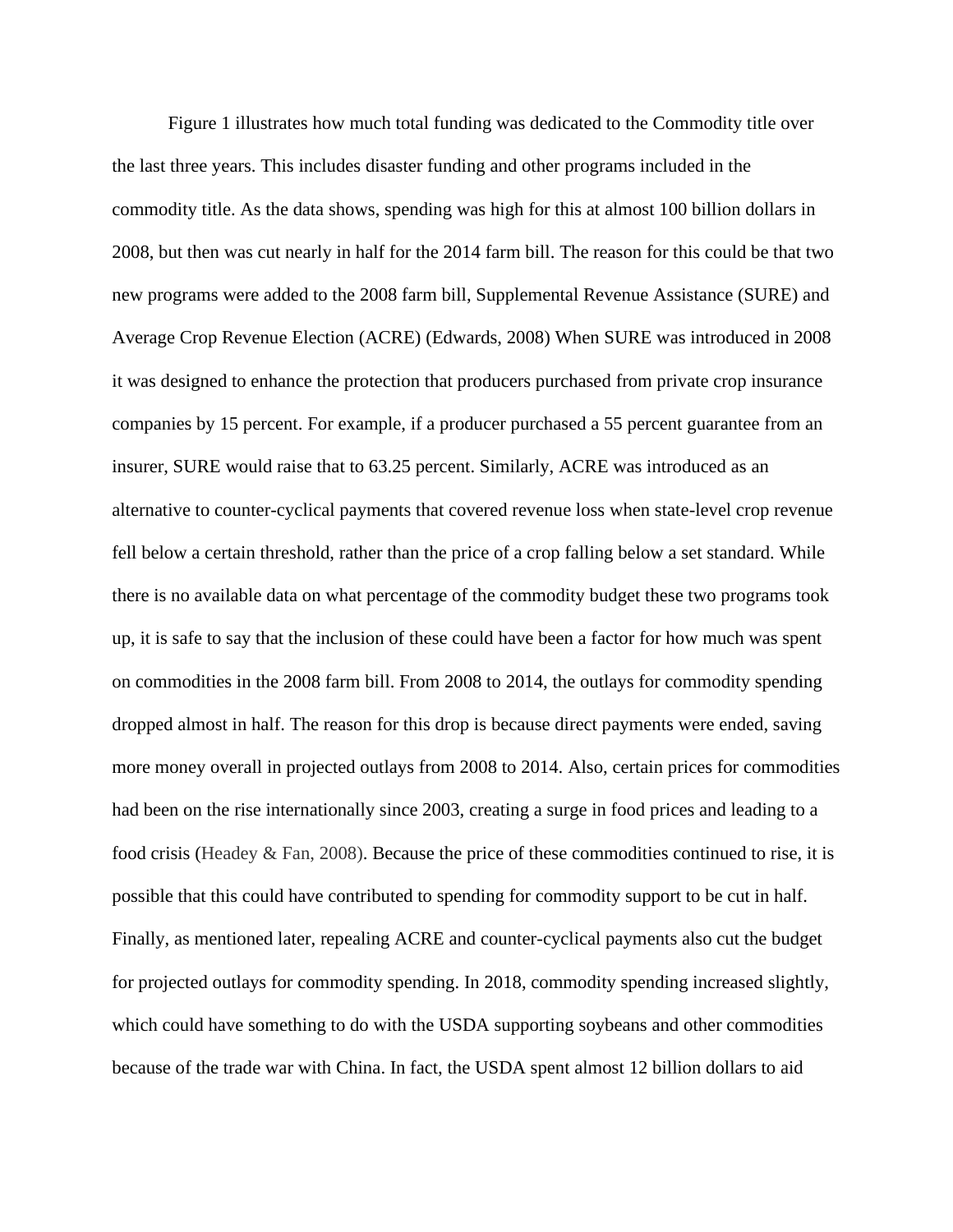farmers affected by declining exports, which could have influenced the projected outlays for the 2018 farm bill (Wyant & Tomson, 2018).

#### **Figure 1**





Figure 2 shows the amount of federal funding the crop insurance title received over the last ten years. In 2008 the crop insurance title was projected to receive nearly 56 billion dollars to cover loss of yield and other disaster scenarios for farmers. Then, in 2014, the funding for this title went to almost 97 billion dollars and was later reduced slightly in the 2018 farm bill. The jump in projected funding in 2014 most likely occurred due to a large change in the crop insurance title. Counter-cyclical payments were replaced by counter-cyclical price programs and ACRE was replaced by shallow loss coverage (Hamilton, 2014). These programs were reached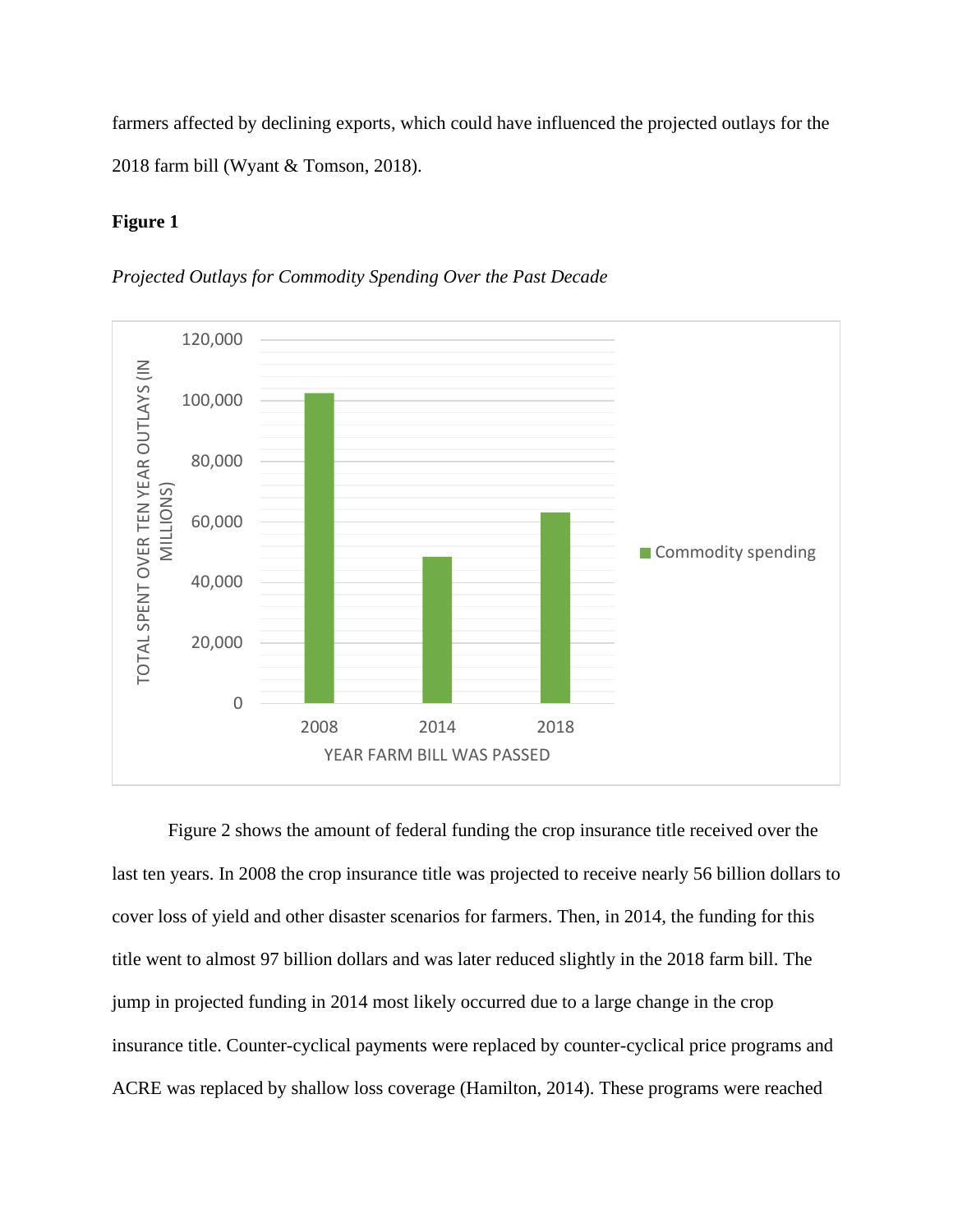through compromise in both houses of Congress to give farmers more options and to do that, crop insurance required more funding in outlays for the 2014 farm bill. The reason for the deduction in 2018 is hard to pinpoint, but prior to drafting the 2018 farm bill, the current administration talked about wanting to make cuts to crop insurance funding on two different occasions (Marzen, 2019). While it did face talks of cuts and restructure, there was a bipartisan effort to preserve federal crop insurance without significant reform in 2018, which is most likely why the projected funding for this title did not change too much between 2014 and 2018.

#### **Figure 2**



*Projected Spending on Crop Insurance Over the Last Decade*

Figure 3 shows the projected ten-year outlays for the nutrition title for each farm bill passed in the last decade. In 2008, nutrition spending was projected to be close to 500 billion dollars, which exceeds projected funding for any title discussed in this thesis for any given farm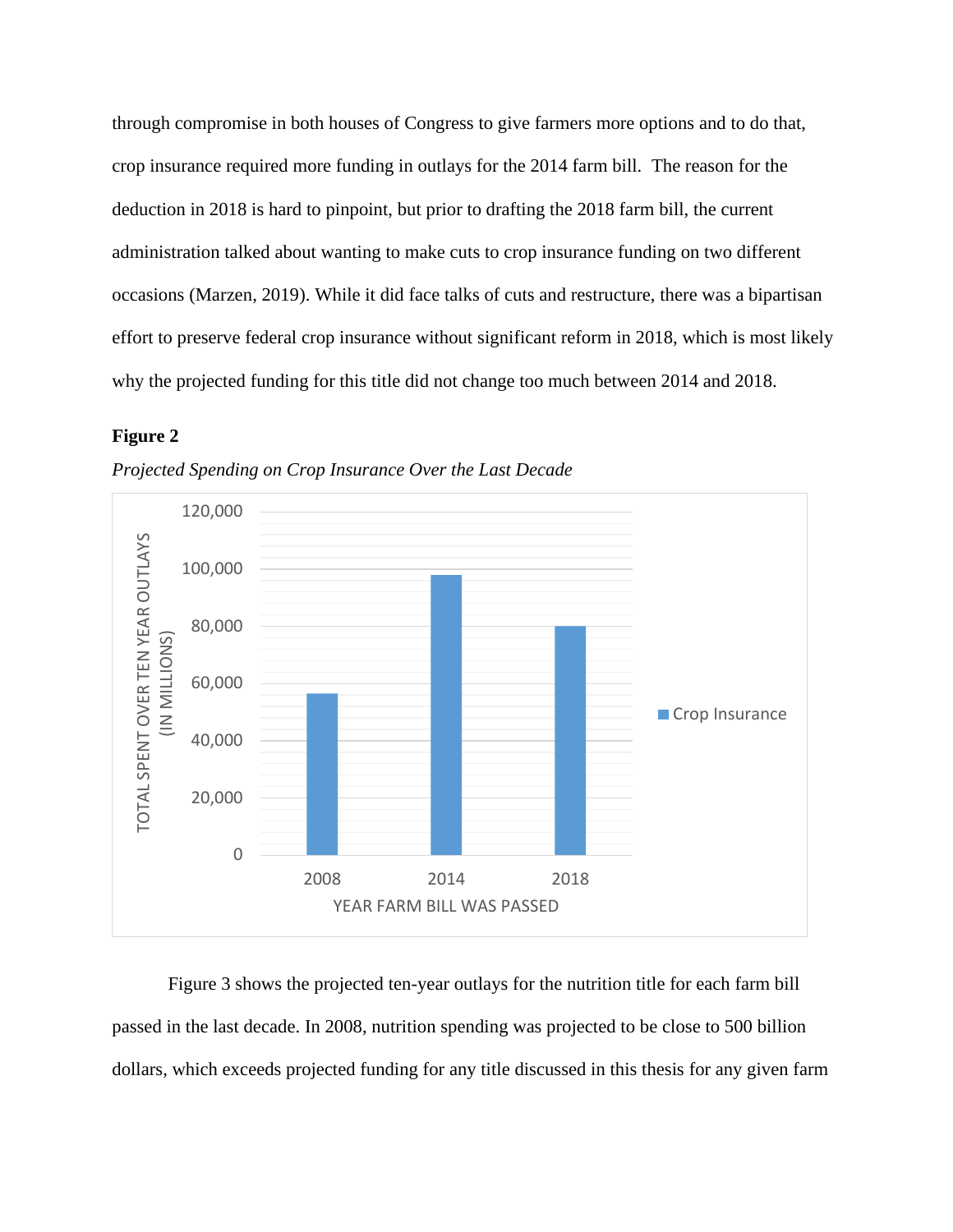bill year. Then, in 2014 the projected budget outlay for the nutrition title jumped to almost 800 billion dollars, which is a significant leap from an already high figure. The most likely reason for this cause was the Great Recession of 2008. In fact, by 2013 the recession had "driven SNAP enrollments to 47.8 million people, (which was) an increase of 78 percent since 2008" (Hamilton, 2014). In the next farm bill, the ten-year outlays decreased by almost 100 billion, but still came out just under 700 billion dollars. By the time of the 2018 farm bill, the economy had stabilized, likely leading to a slight decrease in projected outlays. In fact, as of 2019, SNAP benefits were claimed by an estimated 34.4 million Americans, a stark decrease from 2013 (USDA 2020).

#### **Figure 3**



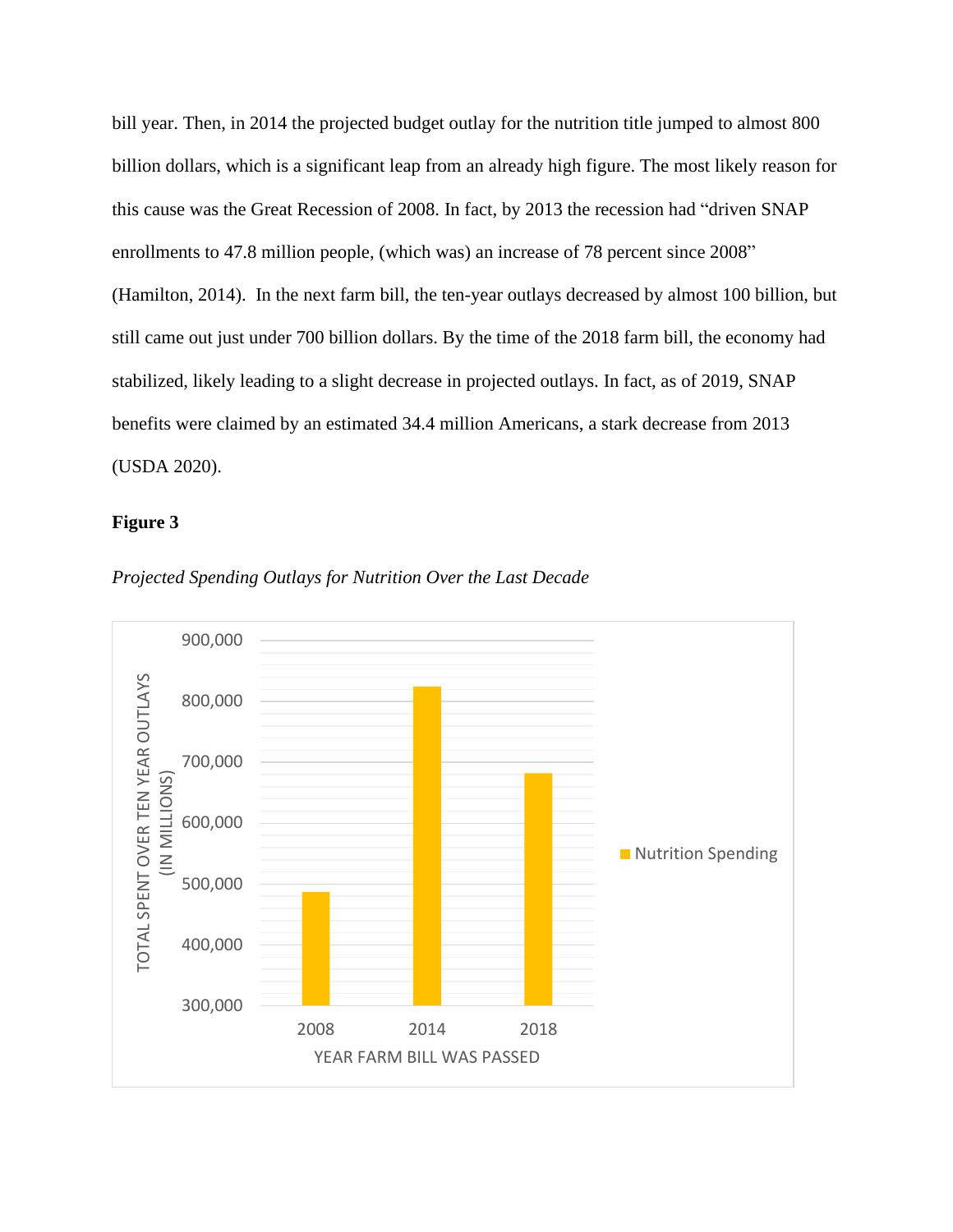Figure 4 compares the three titles discussed in this report for reference. The general trend of this graph shows that funding for nutrition and crop insurance increased from 2008 to 2014 while spending on commodities decreased for the 2014 farm bill. However, projected spending on commodities increased the next year while funding for the other titles decreased.

#### **Figure 4**

*Ten Year Outlays for Commodity, Crop Insurance, and Nutrition Spending Over the Past* 

*Decade* 

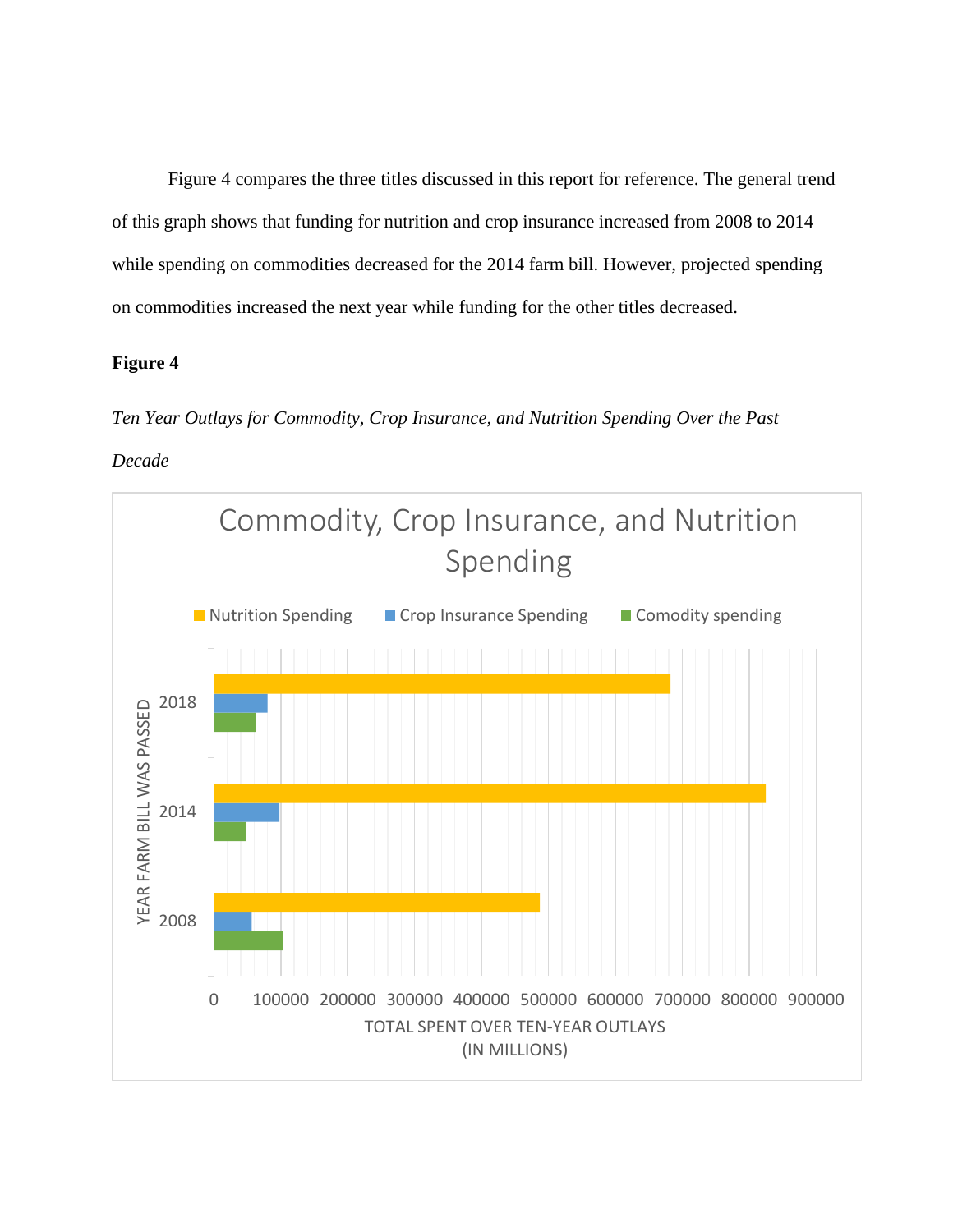Overall, this data shows multiple fluctuations in each title for each year there was a farm bill. As mentioned earlier in this section, the only thing that stays consistent in this study is the fact that nutrition is by far the bulk of farm bill spending when compared to the two other titles examined in this report. As mentioned earlier in my analysis, the Great Recession of 2008 played a significant role in determining how much was spent in the nutrition title in 2014. Many other political and economic factors affected the 3 titles across the last decade and using this information it is possible to predict what might happen in the next farm bill.

## Conclusion

<span id="page-14-0"></span>This thesis examined three major titles of each farm bill passed in the United States over the last ten years. This data compared projected outlays over ten fiscal years for each of the bills passed in the last decade. Because it is difficult to determine exactly how much is spent in such large congressional pieces of legislation, projected outlays made more sense to use for this thesis and they give a good idea of how much Congress wanted to allocate to particular titles over a long period of time.

The data disproved the hypothesis that funding for nutrition had increased since 2008. While it was found that there was a significant increase between 2008 and 2014, funding decreased in 2018 by almost 100 billion dollars. Furthermore, the analysis of this data also disproved the hypothesis that spending on crop insurance and commodity programs had decreased since 2008. As discussed earlier, crop insurance funding increased significantly between 2008 and 2014 which was followed by a slight decrease in projected spending in 2018.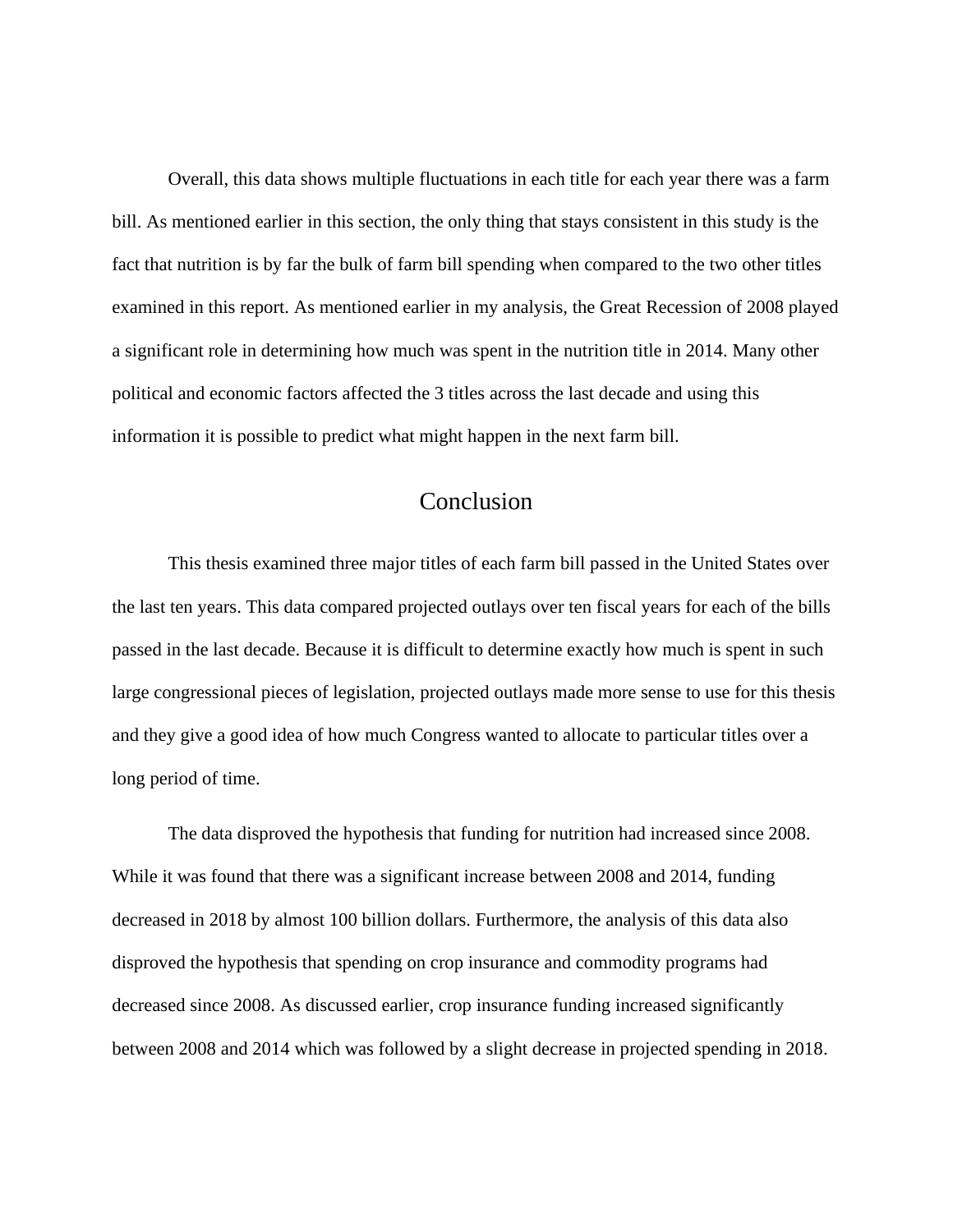Meanwhile, commodity spending did the opposite, with a slight decrease between 2008 and 2014 with a jump in spending in 2018.

As discussed in the analysis of data presented in this thesis, times of economic strife can greatly impact how money is allocated in a farm bill. I predict in the next farm bill there will be increased spending on the nutrition title, especially after the Coronavirus pandemic of 2020. This will lead to significant job loss and will also likely increase the amount of Americans that seek SNAP benefits, which could increase the nutrition budget once again in the next farm bill. If marijuana is declared federally legal, I would be interested to see if the next farm bill's crop insurance title includes any provision for marijuana being federally insured.

It is important to note that the farm economy can also have an effect on projected funding when farm bills are passed. For example, in 2014 crop prices were relatively high when the bill was enacted. This could explain the drop in commodity spending in 2014 (Orden and Zulauf, 2015). If crop prices were already high when the farm bill was enacted, it is likely Congress felt that reduced commodity support would be a good place to cut funding. Because prices are high, farmers need less support from the federal government. If crop prices are low at the time of drafting a farm bill, it is likely that government spending would increase, especially for the commodity title of the farm bill.

Further research on the farm bill would be very beneficial to the agriculture industry, including comparing how much is spent on the titles not discussed in this thesis. This research could also examine the possible effects of separating the nutrition title from the farm bill to be considered as a separate bill and how this could impact how smoothly future farm bills would be passed. It would also be interesting to see what could occur if the farm bill was not passed before it expires. In the event of this scenario, the bill would revert back to the Agricultural Adjustment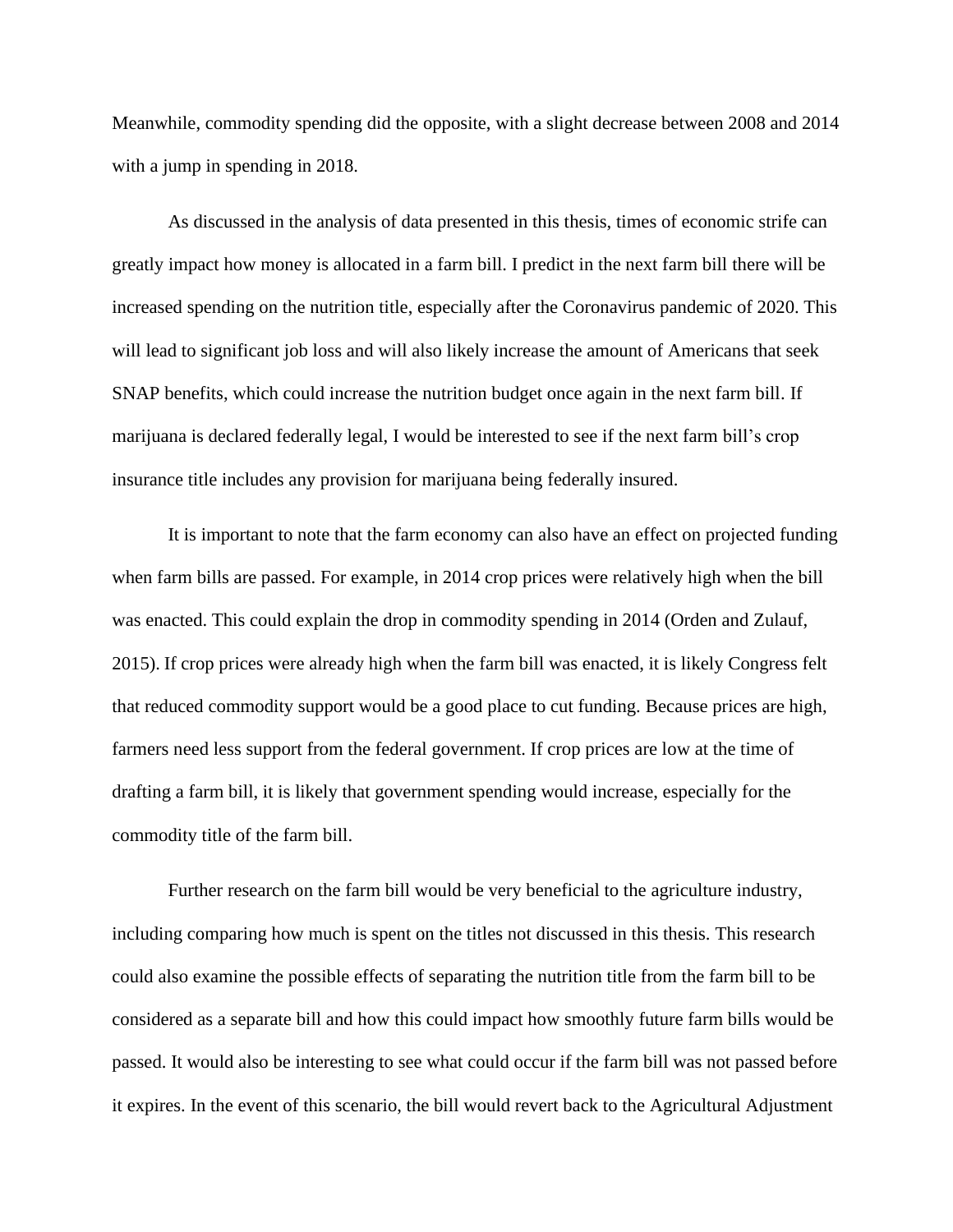Act of 1933, which would have severe ramifications on the agricultural industry. These effects could be examined in the future to further research like this.

Overall, I feel that this research is a positive contribution to a field I am excited to learn more about. Agricultural policy is not a topic that many people find an interest in, but I wanted to conduct this research to expand the information available to other researchers passionate about this project. This thesis taught me more about how to conduct research, how to create usable and viable data, and why it is important to be involved in the political process. By examining where members of Congress vote to spend money, people can vote them out of office or continue to support them. I also learned that when the economy is doing bad, there may be a lag between when help is needed and when funding is provided. For example, as mentioned earlier, the 2014 farm bill had increased nutrition outlays to help account for the amount of people on SNAP almost four years later.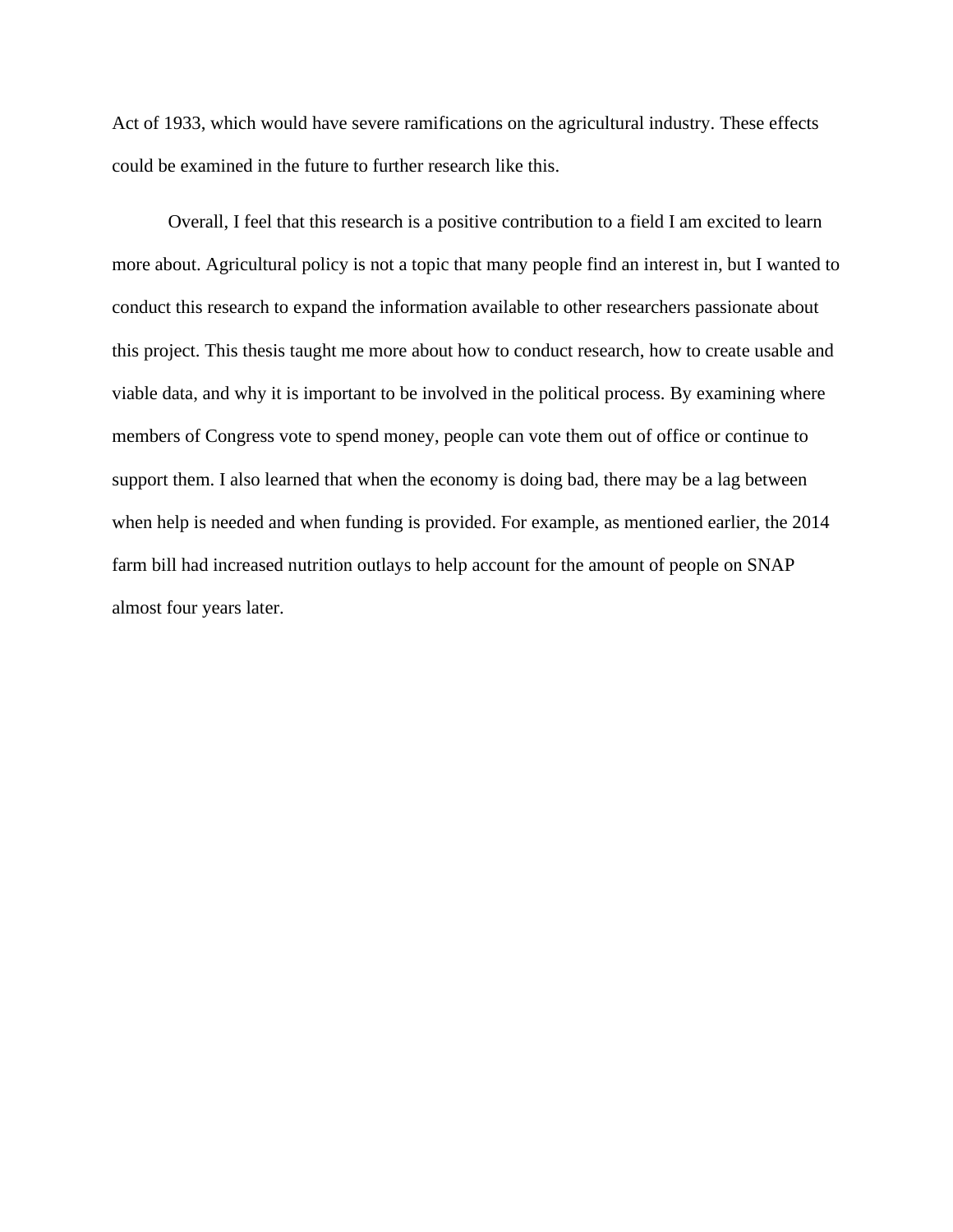## References

- <span id="page-17-0"></span>Bakst, D. (2015, April 7). Congress Should Separate Food Stamps from Agricultural Programs. Retrieved from [https://www.heritage.org/agriculture/report/congress-should-separate-food](https://www.heritage.org/agriculture/report/congress-should-separate-food-stamps-agricultural-programs)[stamps-agricultural-programs](https://www.heritage.org/agriculture/report/congress-should-separate-food-stamps-agricultural-programs)
- Conway, M., 2020. *House and Senate Farm Bill Conference Rep*. [online] Profarmer.com. Available at:<https://www.profarmer.com/system/files/inline-files/Summary.pdf>
- Edwards, William, "ACRE and Sure: Two New Commodity Programs Under the 2008 Farm Bill" (2008). Proceedings of the Integrated Crop Management Conference. 17. <https://lib.dr.iastate.edu/icm/2008/proceedings/17>
- Hamilton, N. (2014). The 2014 farm bill: Lessons in patience, politics, and persuasion. *Drake Journal of Agricultural Law*, *19*(1), 1–37. Retrieved from [https://0-heinonline](https://0-heinonline-org.library.uark.edu/HOL/Page?collection=journals&handle=hein.journals/dragl19&id=9&men_tab=srchresults)[org.library.uark.edu/HOL/Page?collection=journals&handle=hein.journals/dragl19&id=9&](https://0-heinonline-org.library.uark.edu/HOL/Page?collection=journals&handle=hein.journals/dragl19&id=9&men_tab=srchresults) [men\\_tab=srchresults](https://0-heinonline-org.library.uark.edu/HOL/Page?collection=journals&handle=hein.journals/dragl19&id=9&men_tab=srchresults)
- Headey, D., & Fan, S. (2008). Anatomy of a crisis: The causes and consequences of surging food prices. *Agricultural Economics*, *39*, 375–391. doi: 10.1111/j.1574-0862.2008.00345.x
- Marzen, C. (2019). The 2018 farm bill: Legislative compromise in the Trump era. *Fordham Environmental Law Review*, *30*(3), 49–91. Retrieved from [https://0-heinonline](https://0-heinonline-org.library.uark.edu/HOL/Page?collection=journals&handle=hein.journals/frdmev30&id=369&men_tab=srchresults)[org.library.uark.edu/HOL/Page?collection=journals&handle=hein.journals/frdmev30&id=](https://0-heinonline-org.library.uark.edu/HOL/Page?collection=journals&handle=hein.journals/frdmev30&id=369&men_tab=srchresults) [369&men\\_tab=srchresults](https://0-heinonline-org.library.uark.edu/HOL/Page?collection=journals&handle=hein.journals/frdmev30&id=369&men_tab=srchresults)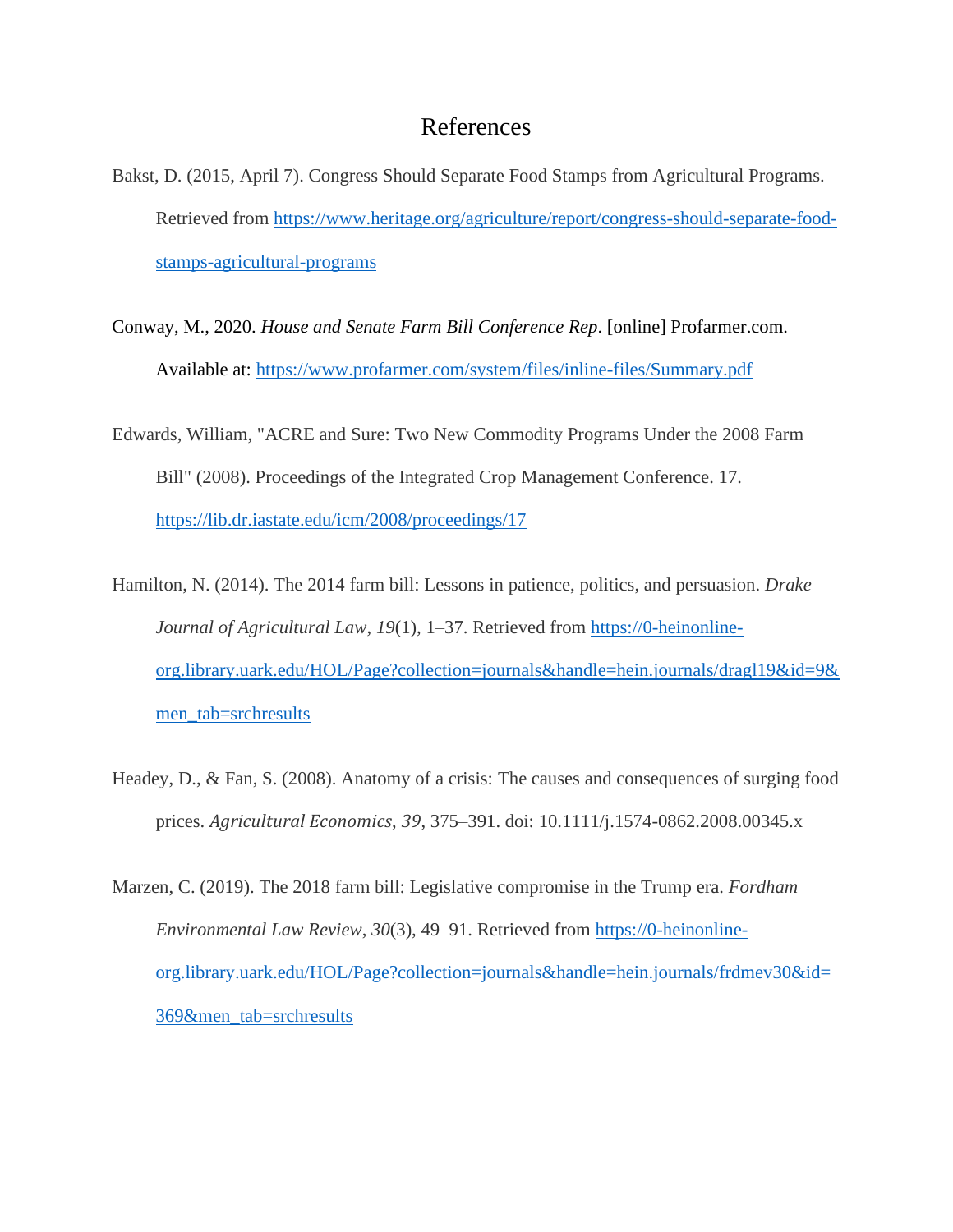- Orden, David, and Carl Zulauf. "Political economy of the 2014 farm bill." *American Journal of Agricultural Economics*, vol. 97, no. 5, 11 June 2015, pp. 1298–1311., doi:10.1093/ajae/aav028.
- USDA. (2020, February 14). SNAP Data Tables. Retrieved from https://www.fns.usda.gov/pd/supplemental-nutrition-assistance-program-snap
- U.S. Congressional Research Service. Farm Bill Primer: SNAP and Other Nutrition Title Programs (IF11087; 2019, January 30), by Randy Aussenberg and Kara Billings. Text In: National Ag Law Center Database
- U.S. Congressional Research Service. Previewing a 2018 Farm Bill. (R44784; 2017, March 15), by Renee Johnson. Text In: National Ag Law Center Database
- U.S. Congressional Research Service. The 2008 Farm Bill: Major Provisions and Legislative Actions. (RL34696; 2008, November 6), by Renee Johnson. Text In: National Ag Law **Center**
- U.S. Congressional Research Service. What Is the Farm Bill? (RS22131; 2019, September 26), by Jim Monke and Renee Johnson. Text In: National Ag Law Center Database
- USDA. "Agricultural Adjustment Act of 1933." *History of Agricultural Price-Support and Adjustment Programs: 1933-84; Background for 1985 Farm Legislation*, Gov. Print. Off., 1984, pp. 3–3.
- United States Department of Agriculture. (2019, August 20). Retrieved from [https://www.ers.usda.gov/agriculture-improvement-act-of-2018-highlights-and](https://www.ers.usda.gov/agriculture-improvement-act-of-2018-highlights-and-)implications/nutrition/